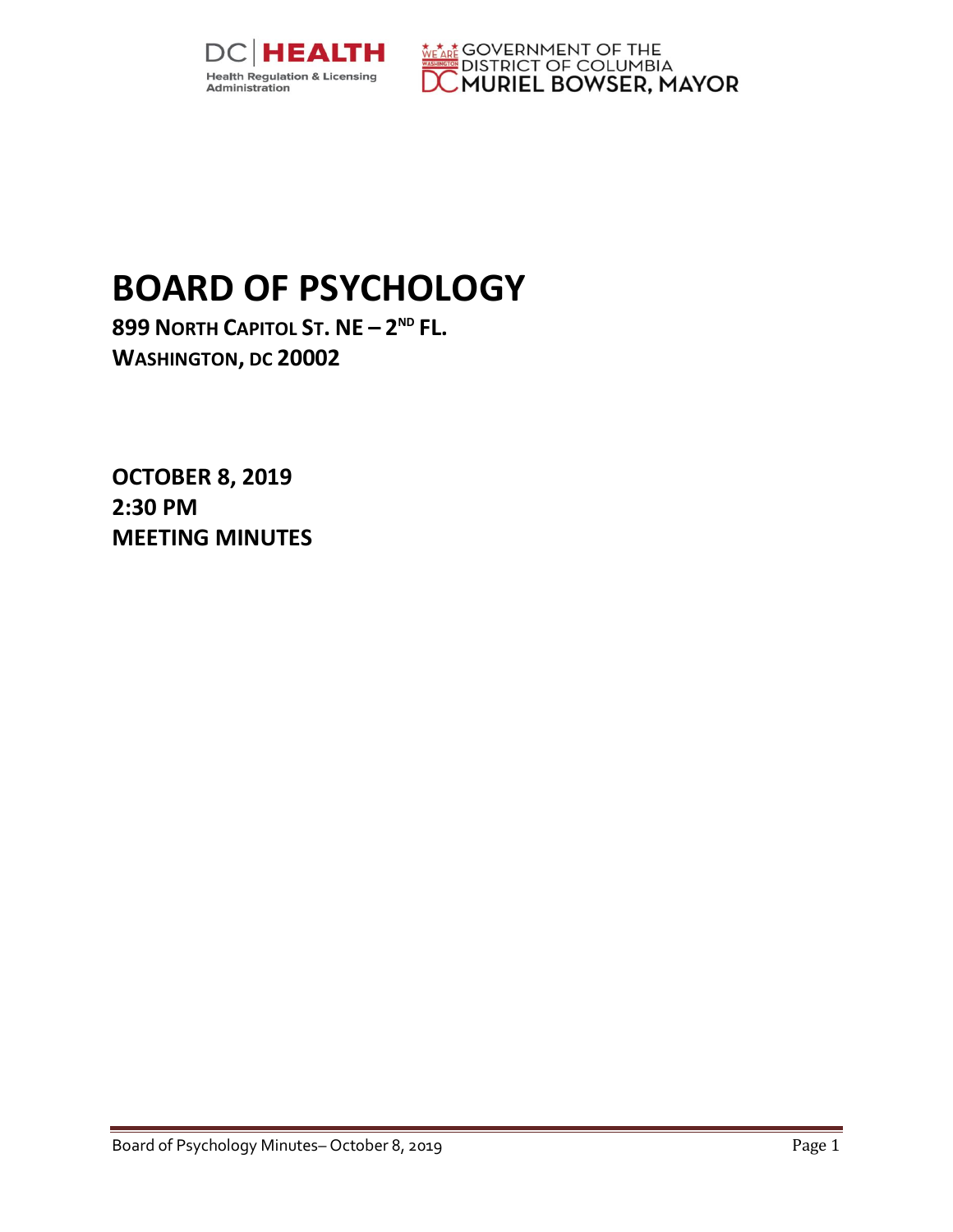



## **OPEN SESSION OCTOBER 8, 2019 MINUTES**

## **Call to Order: 2:40pm**

|            | <b>Roll Call:</b>                                                                                 |  |
|------------|---------------------------------------------------------------------------------------------------|--|
|            | Anthony Jimenez, PhD - Chairperson                                                                |  |
|            | Eric Jones, PhD- Board Member                                                                     |  |
|            | Teresa Grant, PhD- Board Member                                                                   |  |
|            | L. Hamilton Ferguson - Consumer Member                                                            |  |
|            | Joette James, PhD- Board Member                                                                   |  |
|            |                                                                                                   |  |
|            | <b>HRLA Staff</b>                                                                                 |  |
|            | Aisha Nixon, Executive Director                                                                   |  |
|            | Fatima Abby, Health Licensing Specialist                                                          |  |
|            | Panravee Vongjaroenrat, Board Attorney                                                            |  |
|            | Deb Moss, Board Investigator                                                                      |  |
| OS-1008-01 | <b>Approval of the Agenda</b>                                                                     |  |
|            | <b>Motion:</b>                                                                                    |  |
|            | Motion made by Dr. Eric Jones to approve the Open Session Agenda.                                 |  |
|            | Seconded by Dr. Joette James.                                                                     |  |
|            |                                                                                                   |  |
|            | Dr. Anthony Jimenez, Dr. Eric Jones, Dr. Joette James, Mr. L. Hamilton                            |  |
|            | Ferguson and Dr. Teresa Grant voted in favor of the motion. The motion                            |  |
|            | passed unanimously.                                                                               |  |
| OS-1008-02 | <b>BOARD/DEPARTMENT'S REPORT</b>                                                                  |  |
|            | <b>EXECUTIVE DIRECTOR'S REPORT</b>                                                                |  |
|            | There are 1621 active licensed Psychologists and Psychology                                       |  |
|            | Associates in the District of Columbia                                                            |  |
|            | 1456 Psychologists and 165 Psychology Associates<br>$\mathbf{L}$                                  |  |
|            | The 59th ASPPB Annual Meeting (AM) will take place in                                             |  |
|            | Minneapolis, Minnesota October 16-20, 2019. Dr. Jimenez,                                          |  |
|            | Ms. Abby and Ms. Nixon will be attending the meeting.                                             |  |
|            | Psychology and Psychology Associate renewals started on                                           |  |
|            | October 1, 2019. Eighty six (86) licensees renewed as of today.<br><b>BOARD ATTORNEY'S REPORT</b> |  |
|            | There was no report from the Board Attorney.                                                      |  |
|            | <b>CHAIRPERSON'S REPORT</b>                                                                       |  |
|            | The Regulations Subcommittee continues to review the                                              |  |
|            | regulations.                                                                                      |  |
| OS-1008-03 | Minutes:                                                                                          |  |
|            | Consideration of the Open Session minutes of the June 25, 2019 meeting.                           |  |
|            |                                                                                                   |  |
|            | <b>Motion:</b>                                                                                    |  |
|            | Motion made by Dr. Eric Jones to approve the June 25, 2019 Open Session                           |  |
|            | Minutes. Seconded by Mr. L. Hamilton Ferguson.                                                    |  |
|            |                                                                                                   |  |
|            | Dr. Anthony Jimenez, Dr. Joette James, Dr. Eric Jones, Mr. L. Hamilton                            |  |
|            | Ferguson and Dr. Teresa Grant voted in favor of the motion. The motion                            |  |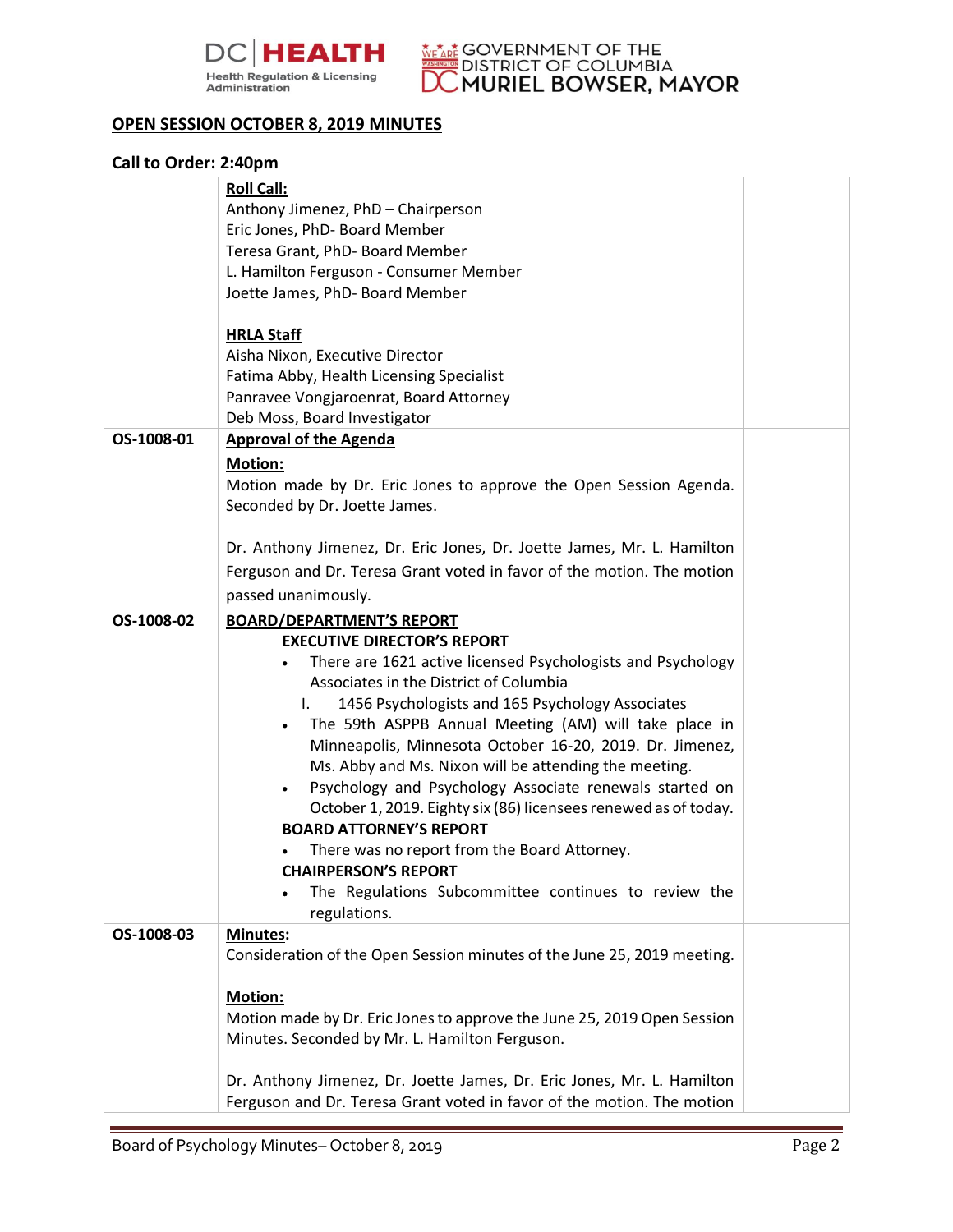



|            | passed unanimously.                                                       |  |
|------------|---------------------------------------------------------------------------|--|
|            |                                                                           |  |
| OS-1008-04 | <b>Delegation of Authority</b>                                            |  |
|            | <b>Board Action:</b>                                                      |  |
|            | The Board is to determine whether or not to continue the below            |  |
|            | delegations.                                                              |  |
|            |                                                                           |  |
|            | <b>Background:</b>                                                        |  |
|            | The Board is to delegate the following matters to a designated Board      |  |
|            | member or Staff:                                                          |  |
|            | Orders<br>$\bullet$                                                       |  |
|            | Notice of Intents                                                         |  |
|            | <b>Closure of Complaints</b><br>$\bullet$                                 |  |
|            | Signatures<br>$\bullet$                                                   |  |
|            | Initiation of investigation<br>$\bullet$                                  |  |
|            | Issuance of Negotiated Settlement Agreements (CBC Issues,<br>$\bullet$    |  |
|            | Practicing without a license, Supervising unlicensed individual,          |  |
|            | Missing CEUs, misrepresentation, not disclosing correct                   |  |
|            | information on the screening application questions),                      |  |
|            | Approval of "clean" applications (applications without issues)<br>٠       |  |
|            | Approval of applications (with issues) that complied with<br>٠            |  |
|            | Negotiated Settlement Agreement, and predetermined reasons.               |  |
|            | CE exemption due Medical Reasons.<br>٠                                    |  |
|            | Continuing Education Courses submitted by licensees<br>$\bullet$          |  |
|            | Renewal applications with holds related to "yes" answers to<br>$\bullet$  |  |
|            | terminations, clean hands, and/or positive name search.                   |  |
|            |                                                                           |  |
|            | Dr. Grant and Dr. James will be reviewing continuing education courses    |  |
|            | submitted by licensees.                                                   |  |
|            |                                                                           |  |
|            | <b>Motion:</b>                                                            |  |
|            | Motion made by Mr. L. Hamilton Fergusson approved to allow the            |  |
|            | delegation of all the above listed items to the Board staff. Seconded by  |  |
|            | Dr. Teresa Grant.                                                         |  |
|            |                                                                           |  |
|            | Dr. Anthony Jimenez, Dr. Joette James, Dr. Eric Jones, Mr. L. Hamilton    |  |
|            | Ferguson and Dr. Teresa Grant voted in favor of the motion. The motion    |  |
|            | passed unanimously.                                                       |  |
| OS-1008-05 | <b>Continuing Education Course Review</b>                                 |  |
|            | <b>Board Action:</b>                                                      |  |
|            | The Board is determine whether or not to designate a Board member to      |  |
|            | review courses submitted by licensees.                                    |  |
|            | Motion:                                                                   |  |
|            | Motion made by Mr. L. Hamilton Ferguson approved to allow the             |  |
|            | delegation of reviewing the continuing education courses to Dr. Grant and |  |
|            | Dr. James. Seconded by Dr. Eric Jones.                                    |  |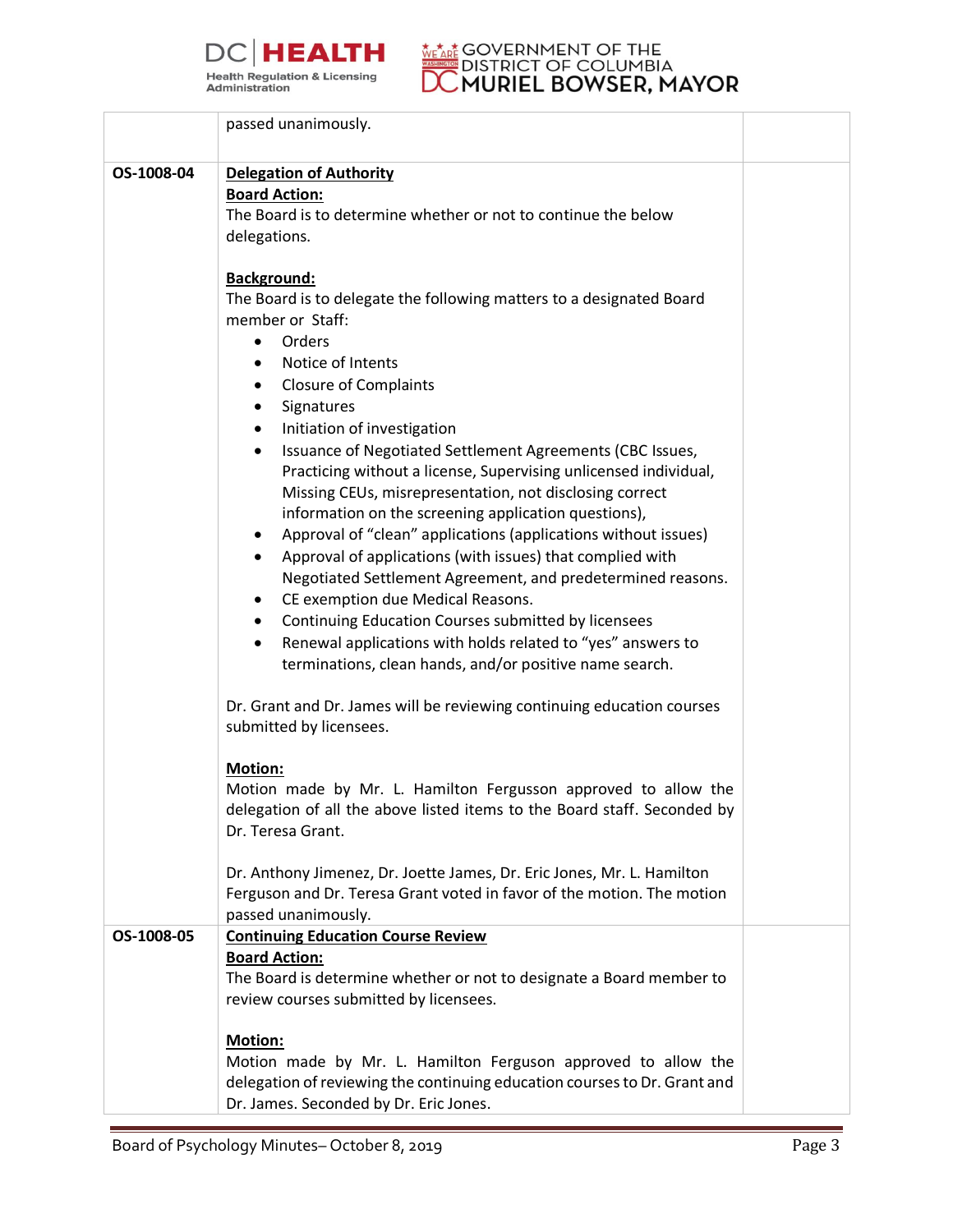

## **DISTRICT OF DOMORIEL B**

| OS-1008-06 | Ferguson and Dr. Teresa Grant voted in favor of the motion. The motion<br>passed unanimously.<br><b>Review of APA and APPIC-Approved Internship and Postdoctoral</b>                                                                                                                                                                                                                                                                                                         |  |
|------------|------------------------------------------------------------------------------------------------------------------------------------------------------------------------------------------------------------------------------------------------------------------------------------------------------------------------------------------------------------------------------------------------------------------------------------------------------------------------------|--|
|            | <b>Programs</b><br><b>Board Action:</b><br>The Board is to determine whether or not licensure is required for the<br>postdoctoral candidates who are completing their postdoctoral training                                                                                                                                                                                                                                                                                  |  |
|            | in APA or APPIC-approved internships.<br><b>Background:</b>                                                                                                                                                                                                                                                                                                                                                                                                                  |  |
|            | According to the Board's current policy statement, all persons seeking to<br>accrue PPE will be required to register as psychology associates unless<br>the PPE is being obtained in an APA- or APPIC-approved internship or<br>postdoctoral program (The only APA-approved postdoctoral program in<br>DC is Veterans Affairs Medical Center and the only APPIC-approved<br>postdoctoral programs in DC are Saint Elizabeth's Hospital and George<br>Washington University). |  |
|            | Motion:<br>No formal motion was made. The Board agreed to keep the same current                                                                                                                                                                                                                                                                                                                                                                                              |  |
|            | policy.                                                                                                                                                                                                                                                                                                                                                                                                                                                                      |  |
| OS-1008-07 | The Examination for Professional Practice in Psychology (EPPP)                                                                                                                                                                                                                                                                                                                                                                                                               |  |
|            | <b>Board Action:</b>                                                                                                                                                                                                                                                                                                                                                                                                                                                         |  |
|            | The Board is to decide at which examination option to adopt: 1) The<br>current EPPP (Part1-Knowledge); OR_2) The enhanced EPPP (Part 1-                                                                                                                                                                                                                                                                                                                                      |  |
|            | knowledge & Part 2- Skills) which will be available on January 2020.                                                                                                                                                                                                                                                                                                                                                                                                         |  |
|            | <b>Background:</b>                                                                                                                                                                                                                                                                                                                                                                                                                                                           |  |
|            | ASPPB announced the enhanced EPPP will launch in January 2020. The                                                                                                                                                                                                                                                                                                                                                                                                           |  |
|            | current EPPP is the knowledge part of the examination. The enhanced                                                                                                                                                                                                                                                                                                                                                                                                          |  |
|            | EPPP will include both knowledge and skills. The state Boards need to<br>decide which examination option their state will adopt.                                                                                                                                                                                                                                                                                                                                             |  |
|            | <b>Motion:</b>                                                                                                                                                                                                                                                                                                                                                                                                                                                               |  |
|            | Dr. Matt Turner, Senior Director of Exam Services, at the ASPPB gave an                                                                                                                                                                                                                                                                                                                                                                                                      |  |
|            | overview of the enhanced EPPP. Dr. Turner indicated that there are<br>approximately eight (8) states are interested in adoption the enhanced                                                                                                                                                                                                                                                                                                                                 |  |
|            | EPPP.                                                                                                                                                                                                                                                                                                                                                                                                                                                                        |  |
|            | No formal motion was made. No decision has been made by the Board in                                                                                                                                                                                                                                                                                                                                                                                                         |  |
|            | regards to the adoption of the enhanced EPPP. The Board will stay as it is                                                                                                                                                                                                                                                                                                                                                                                                   |  |
|            | at this time.                                                                                                                                                                                                                                                                                                                                                                                                                                                                |  |
| OS-1008-08 | <b>Information on the PSYPACT</b>                                                                                                                                                                                                                                                                                                                                                                                                                                            |  |
|            | <b>Appearing at 3:30pm</b>                                                                                                                                                                                                                                                                                                                                                                                                                                                   |  |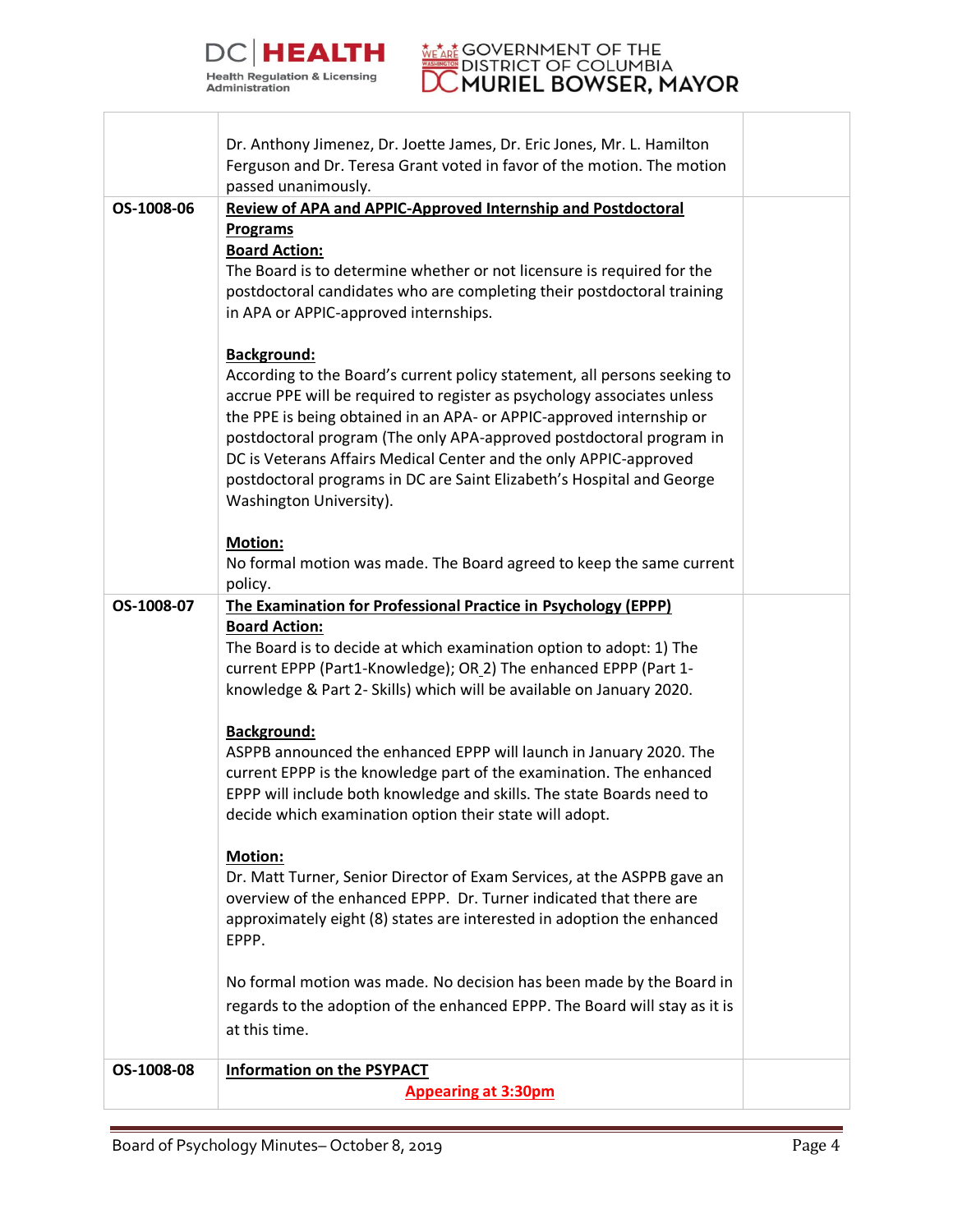



|            | ASPPB PSYPACT Executive Director, Ms. Janet Orwig will provide update                            |  |
|------------|--------------------------------------------------------------------------------------------------|--|
|            | on the PSYPACT.                                                                                  |  |
|            |                                                                                                  |  |
|            | Motion:                                                                                          |  |
|            | Ms. Janet Orwig wasn't able to attend the meeting. Ms. Lisa Russo,                               |  |
|            | PSYPACT Manager, presented on the PSYPACT and gave the background.                               |  |
|            |                                                                                                  |  |
|            |                                                                                                  |  |
|            | The Board had some concerns regarding the practice of psychology; in                             |  |
|            | particular, the PSYPACT rules that indicated that the location where the                         |  |
|            | practitioner will prevail rather than the law of the state that the                              |  |
|            | patient/client sits will prevail.                                                                |  |
|            |                                                                                                  |  |
|            | Ms. Russo indicated that if a patient reports to the DC Board regarding a                        |  |
|            | violation by a psychologist in another state who is within the PSYPACT;                          |  |
|            | the DC Board can then remove the PSYPACT practice authority of the                               |  |
|            | psychologist and report it to the state where the psychologist is licensed.                      |  |
|            |                                                                                                  |  |
|            | The Board attorney has a concern because different states have different                         |  |
|            | rules in regards to taking actions/and what constitutes a violation. One                         |  |
|            | action might not be a violation in one state but it is in another state.                         |  |
|            | Therefore, the protection of District resident will be compromised.                              |  |
|            |                                                                                                  |  |
| OS-1008-09 | <b>CE Provider Approval Request</b>                                                              |  |
|            | <b>Board Action:</b>                                                                             |  |
|            | The Board is to determine whether or not to accept CEYou! request as                             |  |
|            | board approved provider.                                                                         |  |
|            |                                                                                                  |  |
|            | Background:                                                                                      |  |
|            | Several licensees have contacted the Board regarding the courses                                 |  |
|            | offered by the company "CEYou!" The licensees wanted to confirm                                  |  |
|            | whether or not the courses offered by CEYou! Were approved by the DC                             |  |
|            | Board. T CEYou! advertises that the DC Board of Psychology accepts                               |  |
|            | several of their courses. However, according to the Board's records, no                          |  |
|            | previous approvals were granted for those courses. The Board staff                               |  |
|            | contacted the Director of CEYou! regarding the advertisement. The                                |  |
|            | Director forwarded email communications he had with staff in 2011. The                           |  |
|            | Director states that he was informed in 2011 by staff that the Board of                          |  |
|            |                                                                                                  |  |
|            | Psychology approved CEYOU! as a CE provider. There were no records                               |  |
|            | found.                                                                                           |  |
|            |                                                                                                  |  |
|            | He is requesting that the board considers CE You! as a board approved                            |  |
|            | provider.                                                                                        |  |
|            |                                                                                                  |  |
|            | Motion:                                                                                          |  |
|            | Motion made by Dr. Teresa Grant approved to accept all of the courses                            |  |
|            |                                                                                                  |  |
|            |                                                                                                  |  |
|            | taken by licensees from CEYOU! until December 31, 2019. Seconded by<br>Mr. L. Hamilton Ferguson. |  |